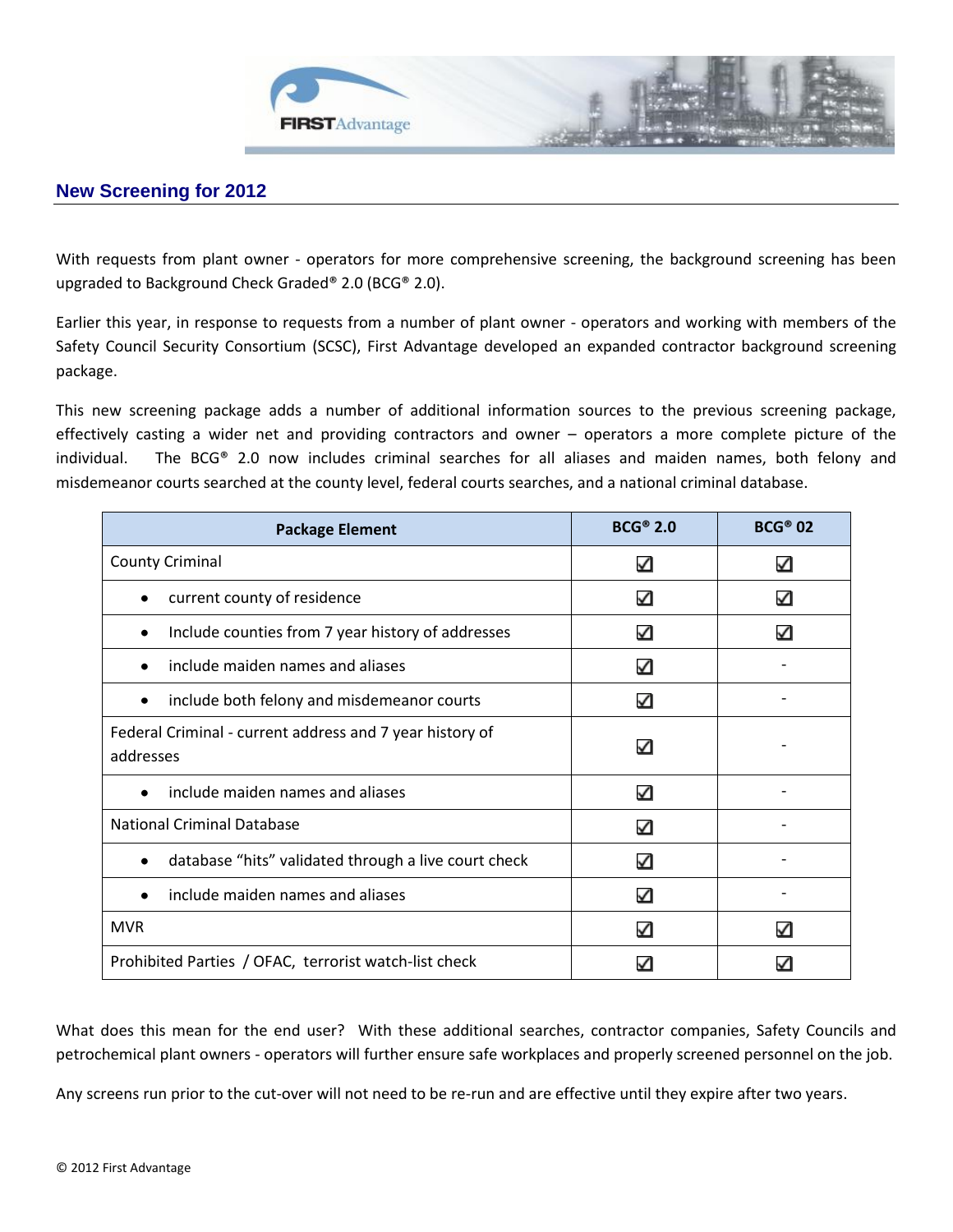The following is *a selected list of felony conviction types* that have been caught with the BCG® 2.0. The offenses listed below are a partial listing. First Advantage will *review all qualifying felony conviction types* and apply the appropriate "graded" value.

- Conspiracy to launder money
- Interstate travel in aid of racketeering
- Harassment of a witness
- Felon in possession of a firearm in and affecting interstate and foreign commerce and criminal forfeiture
- Possession of a firearm in and affecting interstate and foreign commerce by a convicted felon
- Stealing firearms from a federal licensee
- Convicted felon in possession of a firearm
- Use of counterfeit social security card / fraud and misuse of visas / permits
- Fraudulent use and possession of transportation worker identification credential card
- Using a firearm during a crime of violence aid and abet count 3; conspiracy to affect commerce by robbery count 1; interference with commerce by robbery aid and abet - count 2

Overall, the percentage of individuals graded with some type of a 'hit' shows an increase after initial experience with BCG® 2.0, going from 17.76% to 18.98%.

## **CFATS**

In addition to providing a more complete picture of each contractor employee's background, the BCG® 2.0 has been set-up to meet the personnel surety standards of the Department of Homeland Security Chemical Facility Anti-Terrorism Standards (CFATS) that will be required for some owner operators.

## **How Does This Differ From TWIC?**

Some contractors have asked whether the BCG is redundant with the TWIC background screen. The criminal offenses that can disqualify an individual from obtaining a TWIC are not comprehensive. Many serious criminal offenses do not disqualify persons from obtaining a TWIC. These include, among others:

- o Aggravated assault without the intent to kill;
- o Grand larceny;